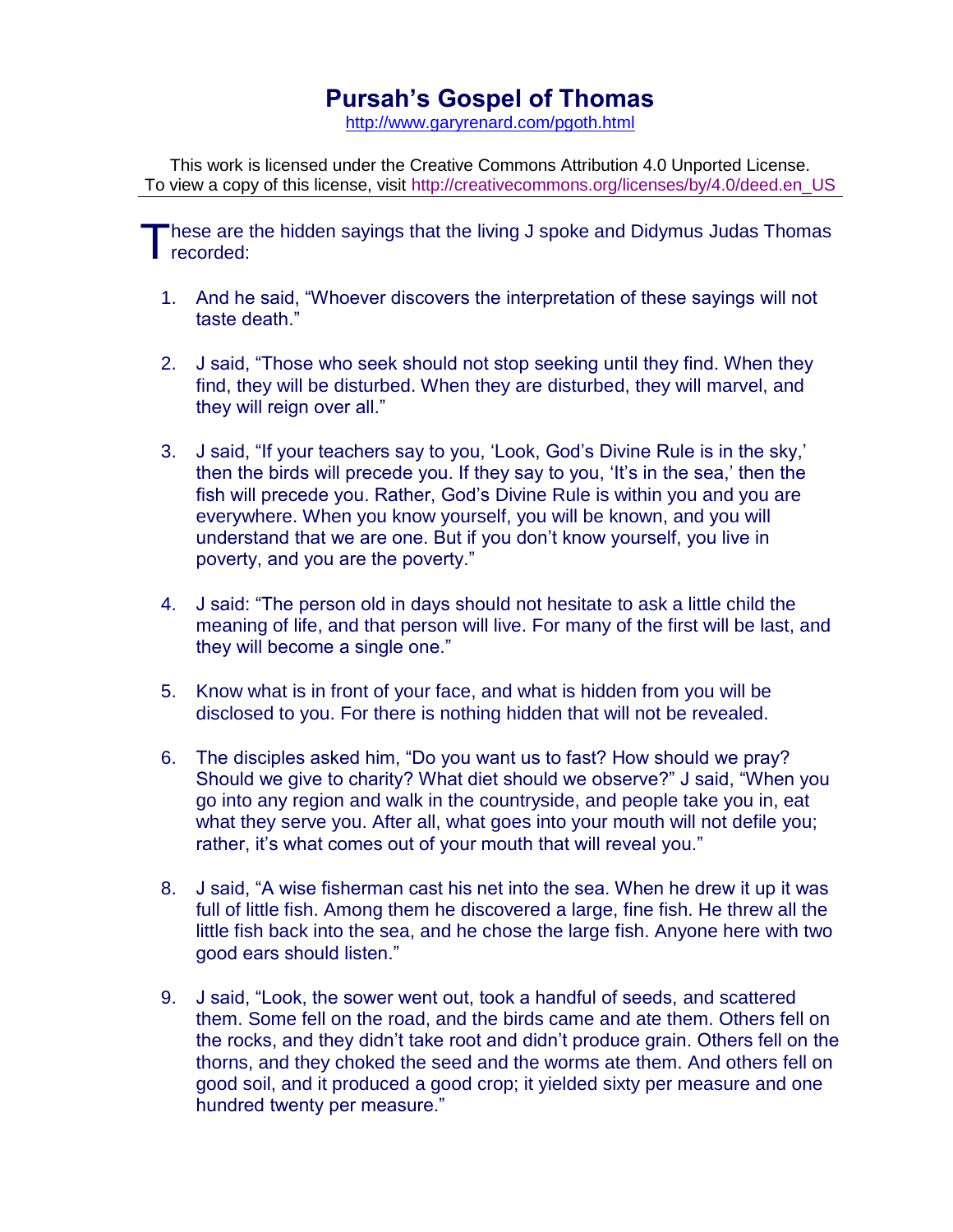- 11. The dead are not alive, and the living will not die.
- 13. J said to the disciples, "Compare me to something and tell me what I'm like." Simon Peter said to him, "You are like a just angel." Matthew said to him, "You are like a wisdom teacher." Thomas said to him, "Master, my mouth is utterly unable to say what you are like."

And he took him, and withdrew, and spoke three sayings to him. When Thomas came back to his friends, they asked him, "What did J say to you?" Thomas said to them, "If I tell you one of the sayings he spoke to me, you will pick up rocks and stone me, and fire will come from the rocks and consume you."

- 17. J said, "I will give you what no eye has seen, what no ear has heard, what no hand has touched, and what has not arisen in the human heart."
- 18. The followers said to J, "Tell us how our end will be." He said, "Have you discovered the beginning, then, so that you are seeking the end? For where the beginning is, the end will be. Fortunate is the one who stands at the beginning: That one will know the end and will not taste death."
- 20. The disciples said to J, "Tell us what God's Divine Rule is like." He said to them, "It's like a mustard seed. It's the smallest of all seeds, but when it falls on prepared soil, it produces a large plant and becomes a shelter for birds of the sky."
- 22. When you make the two into one, and when you make the inner like the outer and the outer like the inner, and the upper like the lower, and when you make male and female into a single one, so the male will not be male and the female will not be female…then you will enter the Kingdom.
- 23. I shall choose you, one from a thousand and two from ten thousand, and they shall stand as a single one.
- 24. The disciples said, "Show us the place where you are, for we must seek it." He said to them, "Anyone here with two ears had better listen! There is a light within a person of light, and it shines on the whole world. If it does not shine, it is dark."
- 26. You see the speck that is in your brother's eye, but you do not see the log that is in your own eye. When you take the log out of your own eye, then you will see clearly enough to take the speck out of your brother's eye.
- 28. I stood in the world and found them all drunk, and I did not find any of them thirsty. They came into the world empty, and they seek to leave the world empty. But meanwhile they are drunk. When they shake off their wine, they will open their eyes.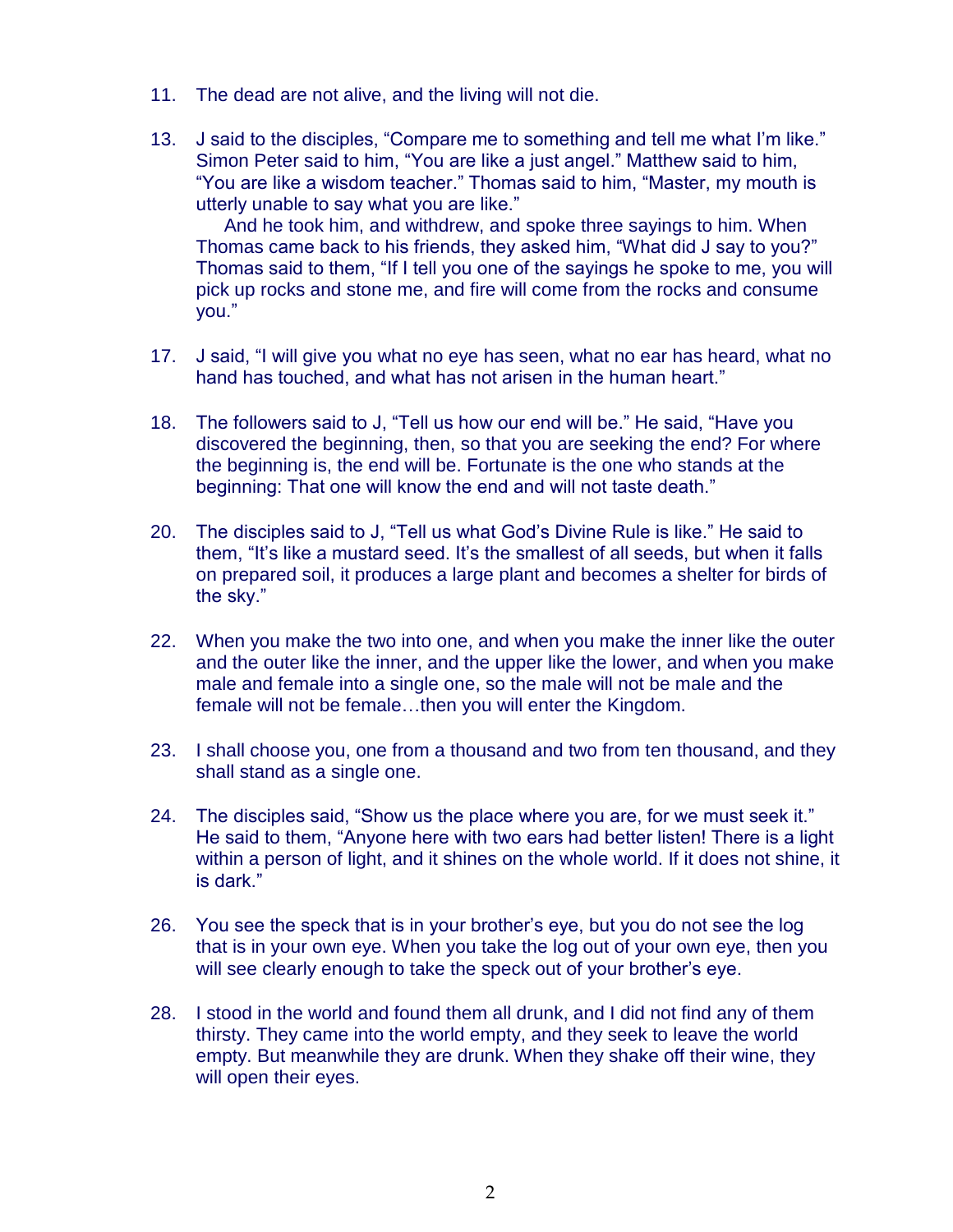- 31. A prophet is not acceptable in his own town. A doctor does not heal those who know him.
- 32. J said, "A city built on a high hill and fortified cannot fall, nor can it be hidden."
- 34. J said, "If a blind person leads a blind person, both of them will fall into a hole."
- 36. Do not worry, from morning to night and from night until morning, about what you will wear. The lilies neither toil nor spin.
- 37. When you take your clothes off without guilt, and you put them under your feet like little children and trample them, then you will see the son of the living one and you will not be afraid.
- 40. A grapevine has been planted outside of the Father, but since it is not strong, it will be pulled up by its roots and shall pass away.
- 41. J said, "Whoever has something in hand will be given more, and whoever has nothing will be deprived of even the little they have."
- 42. Be passersby.
- 45. Grapes are not harvested from thorn trees, nor are figs gathered from thistles.
- 47. A person cannot mount two horses or bend two bows. And a servant cannot serve two masters, or that servant will honor the one and offend the other. Nobody drinks aged wine and immediately wants to drink young wine. Young wine is not poured into old wineskins, or they might break, and aged wine is not poured into new wineskins, or it might spoil. An old patch is not sewn onto a new garment, since it would create a tear.
- 48. J said: "If two make peace with each other in a single house, they will say to the mountain, 'Move over here!' and it will move."
- 49. Fortunate are those who are alone and chosen, for you will find the Kingdom. For you have come from it, and you will return there again.
- 51. The disciples said to him, "When will the rest for the dead take place, and when will the new world come?" He said to them, "What you are looking forward to has come, but you don't know it."
- 52. The disciples said to him, "Twenty-four prophets have spoken in Israel, and they all spoke of you." He said to them, "You have disregarded the living one who is in your presence, and have spoken of the dead."
- 54. Fortunate are the poor, for yours is the Father's Kingdom.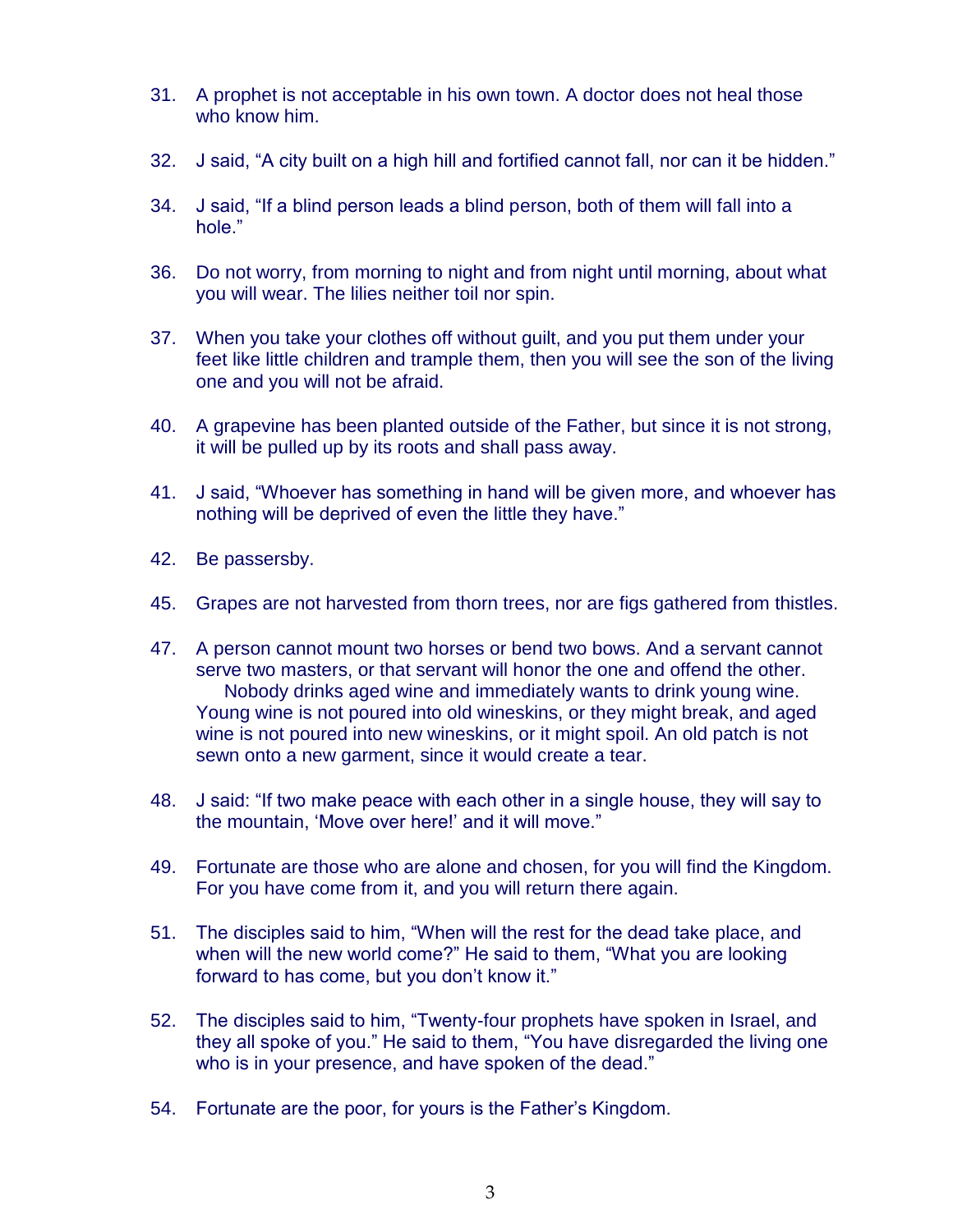- 56. Whoever has come to understand this world has found merely a corpse, and whoever has discovered the corpse, of that one the world is no longer worthy.
- 57. God's Divine Rule is like a person who had good seed. His rival came during the night and sowed weeds among the good seed. The person did not let the workers pull up the weeds, but said to them, "No, otherwise you might go to pull up the weeds and pull up the wheat along with them. For on the day of the harvest the weeds will be conspicuous, and will be pulled up and burned."
- 58. J said, "Congratulations to the person who has forgiven and has found life."
- 59. Look to the living One as long as you live. Otherwise, when you die and then try to see the living One, you will be unable to see.
- 61. I am the one who comes from what is whole. I was given from the things of my Father. Therefore, I say that if one is whole, one will be filled with light, but if one is divided, one will be filled with darkness.
- 62. J said, "I disclose my mysteries to those who are ready for my mysteries. Do not let your left hand know what your right hand is doing."
- 63. There was a rich person who had a great deal of money. He said, "I shall invest my money so that I may sow, reap, plant, and fill my storehouses with produce, that I may lack nothing." These were the things he was thinking in his heart, but that very night he died.
- 66. J. said, "Show me the stone that the builders rejected. That is the keystone."
- 67. J said, "Those who know all, but are lacking in themselves, are completely lacking."
- 70. J said, "If you bring forth what is within you, what you have will save you. If you do not have that within you, what you do not have within you will kill you."
- 72. A person said to him, "Tell my brothers to divide my father's possessions with me." He said to the person, "Brother, who made me a divider?" He turned to his disciples and said to them, "I'm not a divider, am I?"
- 75. J said, "There are many standing at the door, but those who are alone will enter the bridal suite."
- 76. J said, "God's Divine Rule is like a merchant who had a supply of merchandise and then found a pearl. That merchant was prudent; he sold the merchandise and bought the single pearl for himself. So also with you, seek the treasure that is unfailing, that is enduring, where no moth comes to eat and no worm destroys."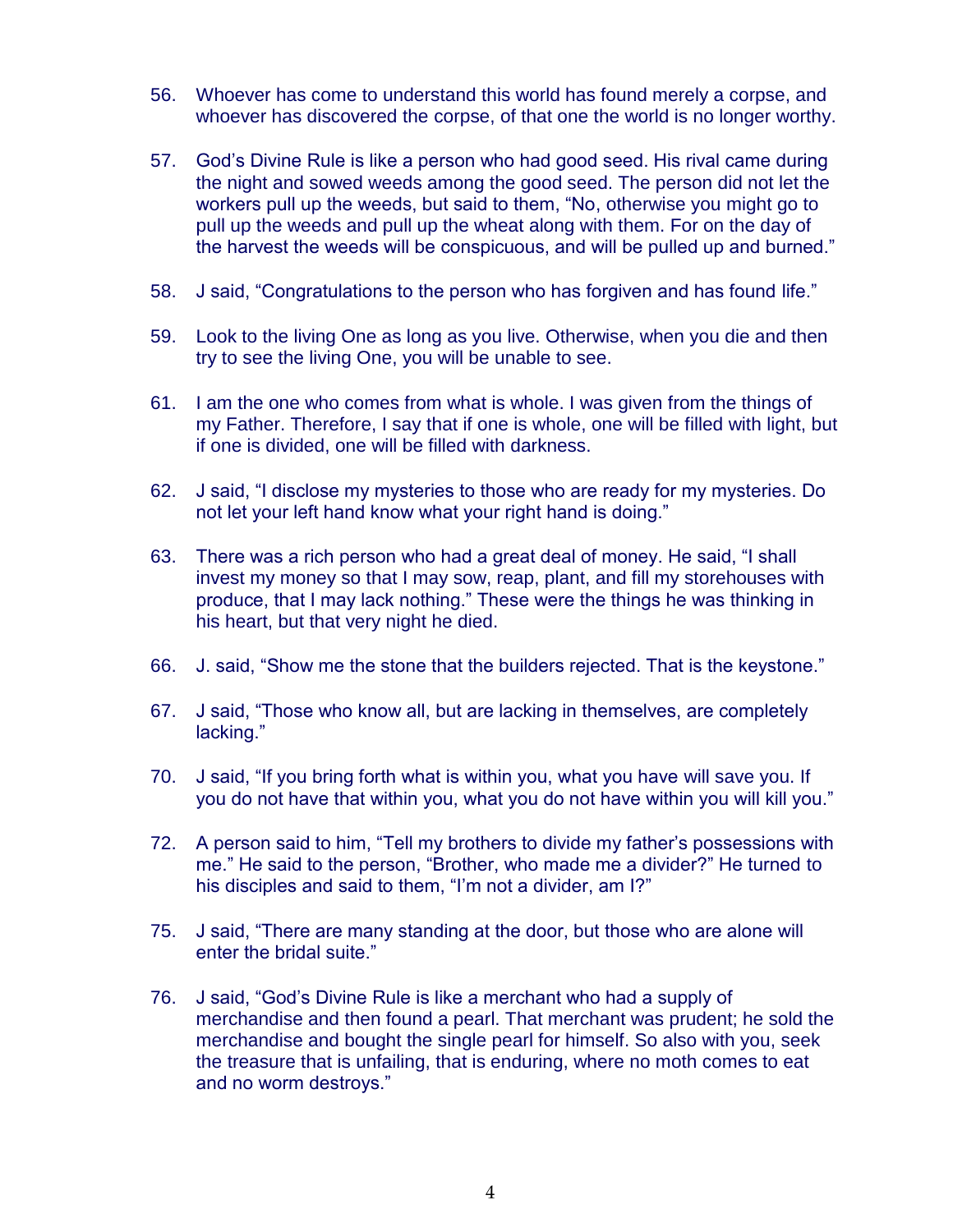- 79. A woman in the crowd said to him, "Lucky are the womb that bore you and the breasts that fed you." He said to her, "Lucky are those who have heard the word of the Father and have truly kept it. For there will be days when you will say, 'Lucky are the womb that has not conceived and the breasts that have not given milk.'"
- 80. J said, "Whoever has come to know the world has discovered the body, and whoever has discovered the body, of that one the world is not worthy."
- 85. J said, "Adam came from great power and great wealth, but he was not worthy of you. For had he been worthy, he would not have tasted death."
- 86. J said, "Foxes have their dens and birds have their nests, but human beings have no place to lay down and rest."
- 87. J said, "How miserable is the body that depends on a body, and how miserable is the soul that depends on these two."
- 88. J said, "The messengers and the prophets will come to you and give you what belongs to you. You, in turn, give them what you have, and say to yourselves, 'When will they come and take what belongs to them?'"
- 89. J said, "Why do you wash the outside of the cup? Don't you understand that the one who made the inside is also the one who made the outside?"
- 90. J said, "Come to me, for my yoke is comfortable and my lordship is gentle, and you will find rest for yourselves."
- 91. They said to him, "Tell us who you are so that we may believe in you." He said to them, "You examine the face of Heaven and earth, but you have not come to know the one who is in your presence, and you do not know how to examine the present moment."
- 92. J said, "Seek and you will find. In the past, however, I did not tell you the things about which you asked me then. Now I am willing to tell them, but you are not seeking them."
- 94. J said, "One who seeks will find. And for one who knocks, it shall be opened."
- 95. J said, "If you have money, do not lend it at interest. Rather, give it to someone who will not pay you back."
- 96. J said, "God's Divine Rule is like a woman. She took a little leaven, hid it in dough, and made it into large loaves of bread. Anyone here with two ears had better listen!"
- 97. J said, "God's Divine Rule is like a woman who was carrying a jar full of meal. While she was walking along a distant road, the handle of the jar broke, and